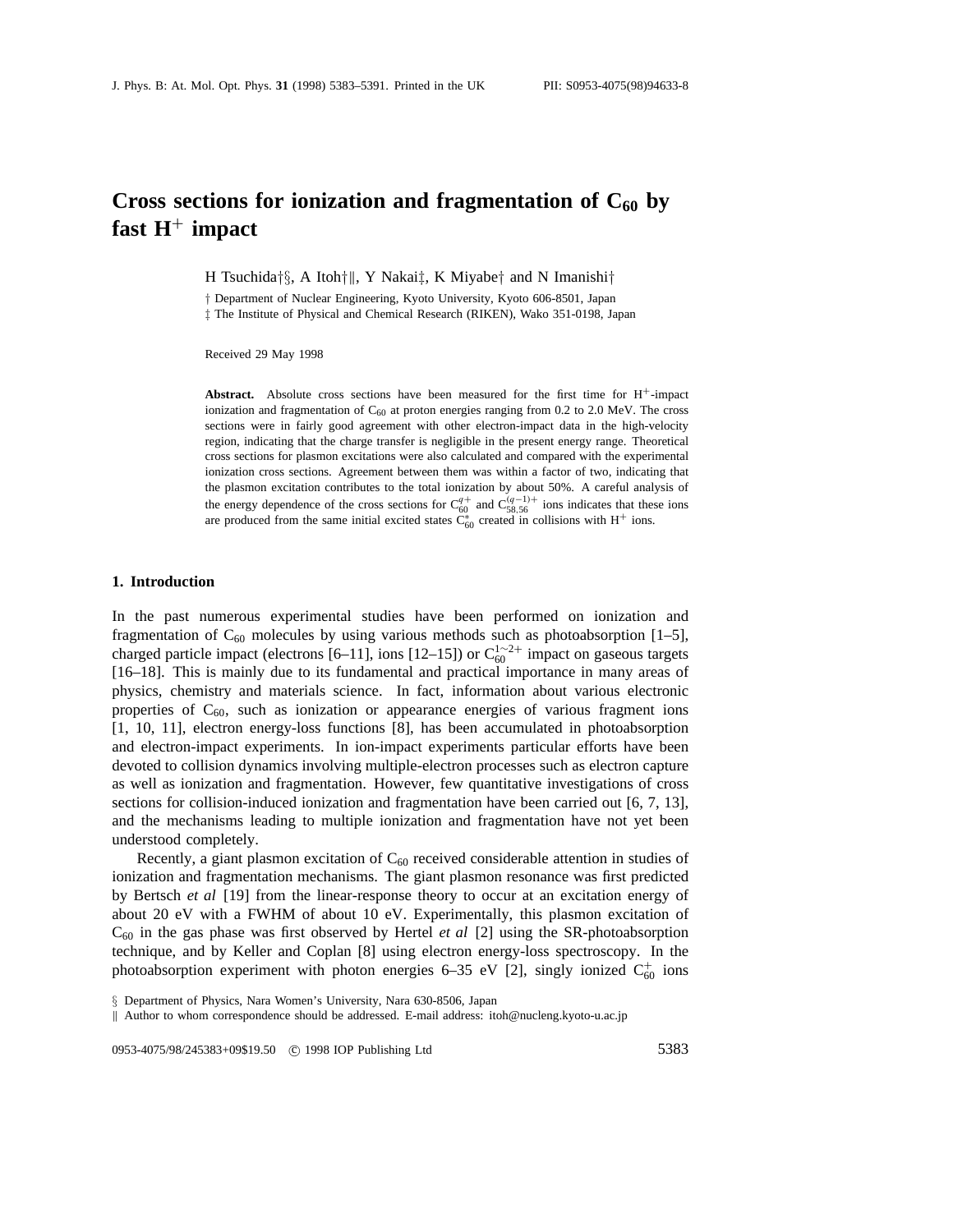were strongly observed at photon energies corresponding to the giant plasmon excitation, while no other ions originating from multiple ionization or fragmentation were observed. On the other hand, Drewello *et al* [3] observed strong production of triply ionized  $C_{60}^{3+}$ ions and doubly charged fragment ions  $C_{58,56}^{2+}$  at photon energies above 65 eV, and they claimed that the plasmon excitation enhanced the double and triple ionization. Also, Aksela *et al* [4] stated that C 1s photoelectrons can, with high probability, create the  $C_{60}$  plasmon excitation resulting in strong enhancement of singly charged daughter ions. In multiple photoabsorption, Hunsche *et al* [5] pointed out a strong coupling of the plasmon to ionization and fragmentation modes, and stated that the production of  $C_{60}^{2+}$  ions and singly charged daughter ions  $C_{60-2m}^+$  requires at least double-plasmon excitations.

In contrast to these photoabsorption studies, ion-impact experiments relevant to the plasmon excitation have scarcely been performed so far. Using 420–625 MeV Xe<sup>18</sup>+*,*35<sup>+</sup> ions, LeBrun *et al* [13] measured single-ionization cross sections and the results were successfully interpreted within the framework of the single-plasmon excitation model. To obtain further information about the relationship between plasmon excitation and ionization/fragmentation, we used the simplest projectile ion  $H<sup>+</sup>$  and measured the absolute cross sections for ionization and fragmentation in the energy range from 0.2 to 2.0 MeV. Cross sections for plasmon excitations were also calculated using the model developed in [13], and discussion about the  $C_{60}$  fragmentation mechanism is given.

#### **2. Experimental method**

The experimental set-up is essentially the same as that described in our previous paper [15]. Briefly, a  $H^+$  beam from a 1.7 MV tandem Cockcroft–Walton accelerator at Kyoto University was converted into a pulsed beam of about 50 ns width and 10 kHz repetition rate by an electrostatic beam chopping system. The incident beam was carefully collimated to about  $2 \times 2$  mm<sup>2</sup> with two sets of four-jaw slits before colliding with a C<sub>60</sub> vapour target in a crossed-beam collision chamber. The beam current was measured with a Faraday cup after the chamber. The vapour target was formed from high-purity (99.98%)  $C_{60}$  powder heated to  $450\degree\text{C}$  in a quartz oven located at the base of the chamber. The powder was initially baked at  $250^{\circ}$ C for about 3 days in the chamber at a base pressure of below  $1.3 \times 10^{-5}$  Pa. The oven had an orifice of 2 mm in diameter, through which an effusive C<sub>60</sub> molecular beam was introduced upward into the collision region. The position of the orifice was about 33 mm below the beam axis. A time-of-flight spectrometer (Wiley–McLaren type  $[21]$ ) was located perpendicularly both to the  $H<sup>+</sup>$  beam and the target beam directions. Extraction of the positively charged fragment ions into the TOF spectrometer was made by applying  $\pm 250$  V to two Mo-mesh grids separated by 40 mm. Note that the H<sup>+</sup> beam passed through the centre of these grids. The size of these grids was 60 and 50 mm in the horizontal (beam axis) and in the vertical directions, respectively. The extracted ions were accelerated within a 15 mm gap and then entered a field-free flight tube of 162 mm length. The ion detector was a two-stage (chevron-configuration) multichannel plate with effective detection diameter of 40 mm. The TOF spectra of the fragment ions were obtained by a fast-multichannel scaler (FMCS) with time resolution of 8 ns/channel in 4096 total channels. The start pulse to the FMCS was provided by the beam-chopping control system.

Cross sections for the production of  $C_n^{q+}$  ions can be expressed by

$$
\sigma_n^{q+} = \frac{Y_n^{q+}}{I_0 N_t L f_M f_c} \tag{2.1}
$$

where  $Y_n^{q+}$  is the peak intensity of the relevant ions,  $I_0$  the incident beam flux,  $N_t$  the number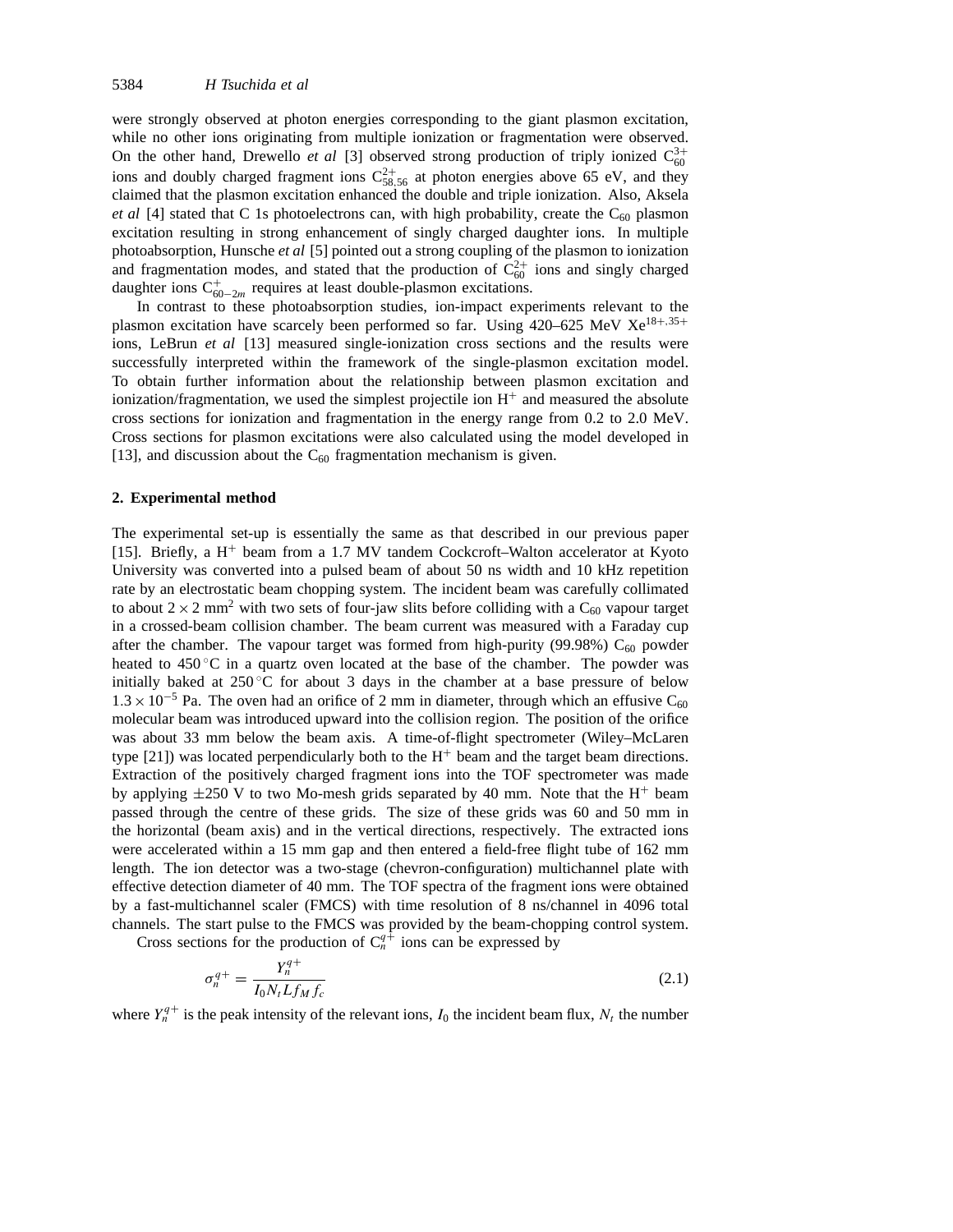density of the target molecules,  $f_c$  the transmission efficiency of the TOF spectrometer,  $f_M$ the MCP detection efficiency and  $L$  (=40 mm) the collision length, taken to be equal to the MCP detection size. The transmission efficiency  $f_c$  represents the ion-arrival rate at the MCP front plate, and depends upon the total transmission of grids, initial kinetic energies and emission angles of the ions. Using the method described in our paper [15], initial kinetic energies of the relevant ions were deduced, and the results were substantially small, of the order 0.05 eV. As described in [15] nearly 100% of such low-energy ions can, independently of their emission angles, be extracted parallel with the spectrometer axis by the extraction field of 125 V cm−<sup>1</sup> used in the present experiment. Therefore, the loss of ions due to the emission angle could be neglected. On the other hand, there are three grids before reaching the detector. Each grid has a transmission rate of 82%, giving rise to 55% in total. We used this value (0.55) as the transmission efficiency  $f_c$ . As for the MCP detection efficiency, Walch *et al* [12] reported the relative efficiencies for  $C_{60}^{q+}$  ions; 0.36 (*q* = 1), 0.81 (*q* = 2) and unity ( $q \ge 3$ ) at the MCP front bias of  $-4.2$  kV. In the present work the MCP front bias was  $-4.9$  kV, so that the relative efficiency was estimated to be 0.45 ( $q = 1$ ), 0.89  $(q = 2)$  and unity  $(q = 3, 4)$ . The detection efficiency  $f_M$  was determined by multiplying these values by an open-area ratio  $(0.57)$  of the MCP. The target density  $N_t$  of  $C_{60}$  in the collision region was obtained from the vapour pressure data reported by Abrefah *et al* [20] by taking the present experimental geometry into consideration. The target pressure averaged over the collision length *L* was about  $4.3 \times 10^{-5}$  Pa with a vapour pressure of  $1.7 \times 10^{-2}$  Pa inside the oven at 450 °C [20]. Thus we obtained  $N_t = 1.05 \times 10^{10}$  cm<sup>-3</sup>. Overall experimental errors associated with the cross section measurements were about 20%.

#### **3. Results and discussion**

Figure 1 shows a time-of-flight mass distribution of fragment ions produced in collisions between 0.4 MeV H<sup>+</sup> ions and  $C_{60}$  molecules. Peaks corresponding to multiply charged parent ions  $C_{60}^{q+}$  and daughter ions  $C_{60-2m}^{q+}$  resulting from even numbered  $C_{2m}$  emission were clearly resolved up to  $q = 4$ . The overall peak structure of these ions is fairly narrow and symmetric in shape, indicating that the formation of these ions is prompt and delayed processes such as electron emission or sequential  $C_2$  loss are insignificant in the present experiment. Furthermore, the initial kinetic energies of these ions obtained from the peakprofile analysis [15] were found to be much smaller than 1 eV as mentioned in the previous section. In the small-mass region one can see only the peaks attributable to residual gases, and small fragment ions such as  $C_1^+$  or  $C_2^+$  are nearly absent. This distribution pattern is completely different from those obtained in heavy ion impacts [13–15], where the small fragment ions  $C_n^+$  ( $n \leq 12$ ), which were produced from  $C_{60}$  multifragmentation, were clearly observed as well as highly charged large fragments. In contrast, the present spectral pattern is similar to those obtained in electron-impact experiments [9, 10]. These experimental findings imply that the nuclear charge *Z* of projectile particles plays an important role in multifragmentation processes. Namely, if we suppose that the catastrophic decay of  $C_{60}$  molecules occurs only when the projectiles penetrate through the molecules, then the effective charges of the projectiles upon the molecules may increase substantially [22]. Consequently, in the cases of high-*Z* projectiles large inelastic energies are transferred to the target molecules which eventually become highly excited or multiply ionized. On the other hand, this may not be the case for low-*Z* projectiles such as protons or electrons.

Absolute cross sections for the production of  $C_n^{q+}$  ions (*n* = 50–60, *q* = 1–4) are depicted in figure 2. In the following the ionization cross sections  $\sigma_q \equiv \sigma_{60}^{q+2}$  are discussed first. It is interesting to compare the present ionization cross sections with electron-impact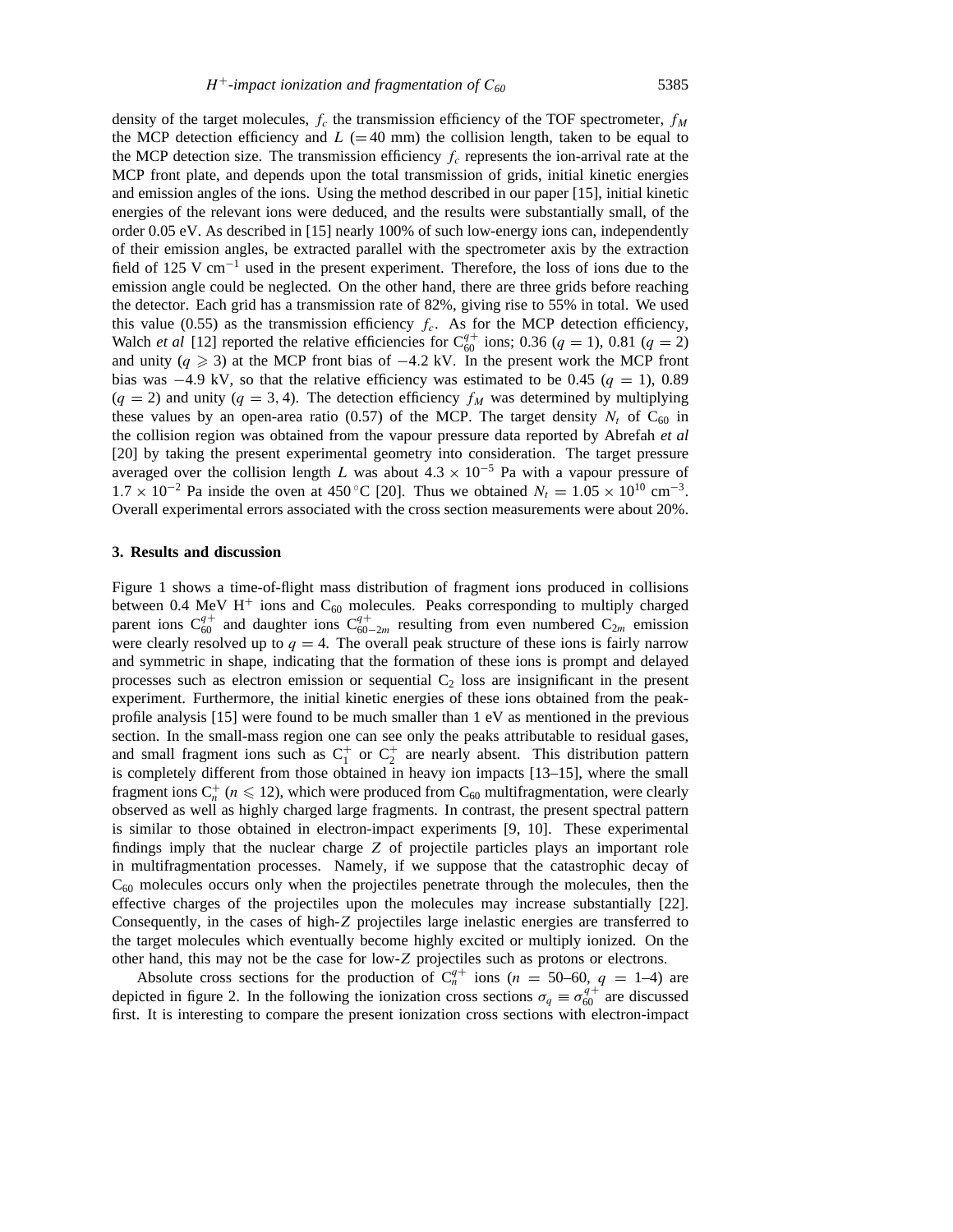

**Figure 1.** TOF spectra obtained for 0.4 MeV  $H^+$  on a  $C_{60}$  vapour target.

data because the formation mechanism of  $C_{60}^{q+}$  ions is expected to be different for the two cases. Namely, an electron capture channel is opened in the proton impact case. In figure 3 the cross sections are compared at the same velocities, where the electron-impact data were measured by Dünser *et al* [7] using a two-sector-field mass spectrometer. As can be understood reasonably, the electron-impact ionization cross sections increase rapidly from threshold energies to peak maxima. On the other hand, the present cross sections do not show such an energy dependence, particularly for  $q = 3$  and 4. In the high-velocity region the proton- and the electron-impact data show fairly good agreement, indicating that the electron capture process is negligibly small in the present velocity range ( $v > 6 \times 10^8$  cm s<sup>-1</sup>). In both cases the cross sections for  $q = 1$  and 2 exhibit extremely broad peak structures. The broad peak structure was also observed for electron-impact ionization of  $C_{60}^{1+,2+}$  ions [6]. This is understandable because the measured values are the superposition of individual ionization cross sections of various molecular orbitals with different binding energies or of collective (plasmon) excitations of 240 valence electrons.

To date no rigorous theoretical formalism is available for ion-impact multiple ionization of polyatomic molecules such as C60. LeBrun *et al* [13] developed a plasmon excitation model and successfully applied it for the single ionization of  $C_{60}$  by high-energy  $Xe^{35+}$  ions. In this model the bound electrons of  $C_{60}$  are treated as a free-electron gas and the plasmon excitation is described in terms of a harmonic oscillator with a characteristic frequency *ω*. An energy transfer  $\Delta \epsilon$  from a projectile ion with charge  $Z_1e$  and velocity *v* to a C<sub>60</sub> molecule is calculated by the dipole approximation [23] in the following expression:

$$
\Delta \epsilon = \frac{2Z_1^2 e^4}{mv^2} \frac{1}{b^2} \left[ \xi^2 K_1^2(\xi) + \frac{1}{\gamma^2} \xi^2 K_0^2(\xi) \right]
$$
(3.1)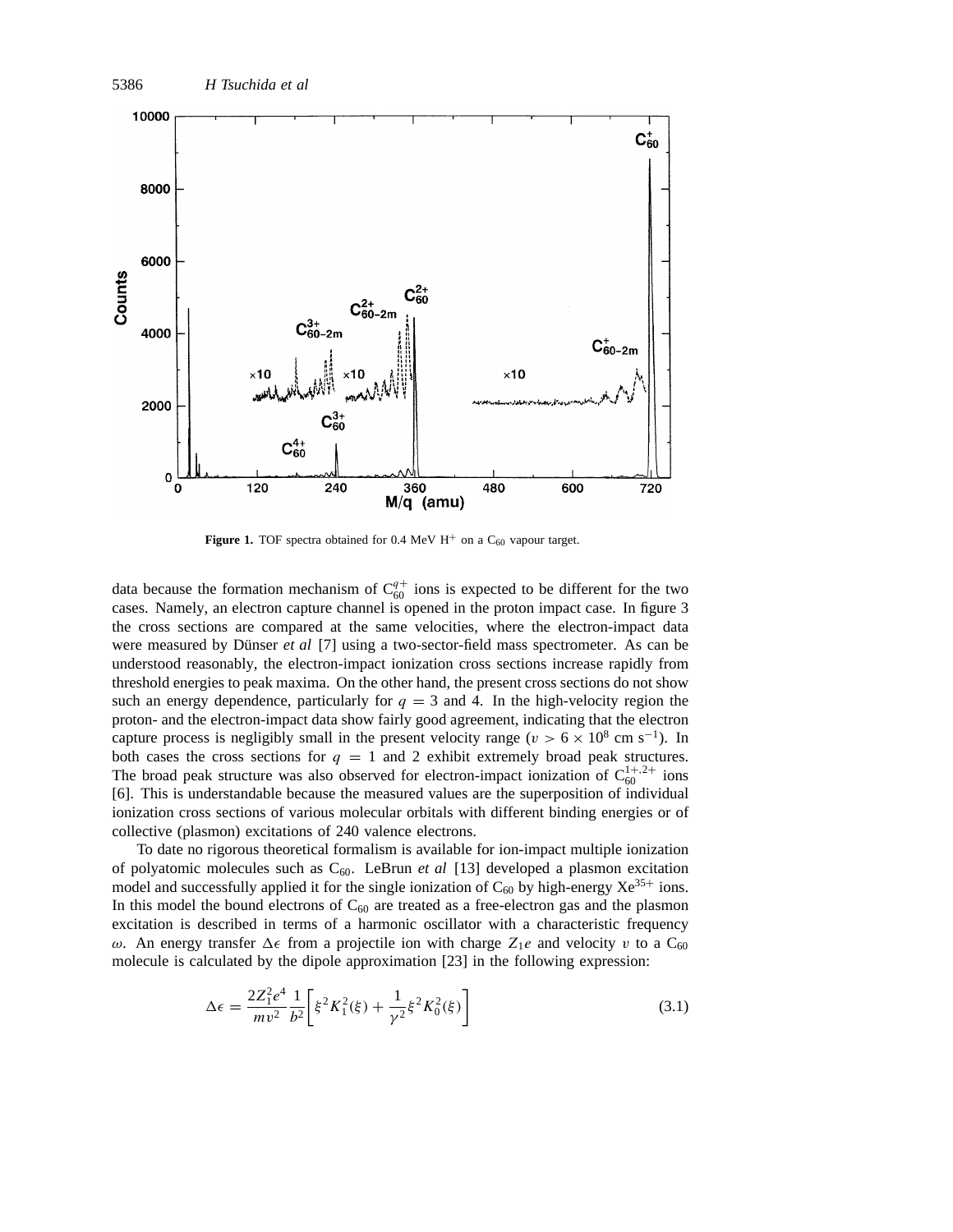

Figure 2. Cross sections for the production of singly to quadruply charged parent ions and daughter ions for  $H^+ + C_{60}$  collisions in the energy range of 0.2–2.0 MeV.

where  $\xi = Eb/\gamma \hbar v$ ,  $E = \hbar \omega$ ,  $K_0$  and  $K_1$  are modified Bessel functions of zeroth and first order, respectively, and *b* is the distance of the beam path from the centre of the molecule. The  $\Delta \epsilon$  is spent for the excitation of a giant plasmon with the oscillator strength distribution  $f(E)$ . The effective number of plasmon excitations  $N(b)$  is given by

$$
N(b) = \int_0^\infty dE \, \frac{f(E)}{E} \Delta \epsilon. \tag{3.2}
$$

The oscillator strength distribution  $f(E)$  is approximated as a Gaussian with known parameters calculated by Bertsch *et al* [19],

$$
f(E) = \frac{71}{\sqrt{2\pi}\,\lambda} \exp\left[-\frac{(E-20)^2}{2\lambda^2}\right]
$$
\n(3.3)

with  $\lambda = 10/2.35$  eV. The probability of *n*-plasmon excitations is given by the Poisson statistics,

$$
P_n(b) = \frac{[N(b)]^n}{n!} \exp[-N(b)].
$$
\n(3.4)

Finally, the cross section for *n*-plasmon excitations is obtained by

$$
\sigma_n(\text{pl}) = 2\pi \int b \, \text{d}b \, P_n(b). \tag{3.5}
$$

As suggested in [13] the plasmon excitation model is essentially a perturbation theory and it is valid only for distant collisions accompanying small momentum and energy transfer. In the present paper our calculations were performed for  $n = 1$  and 2. Calculated results for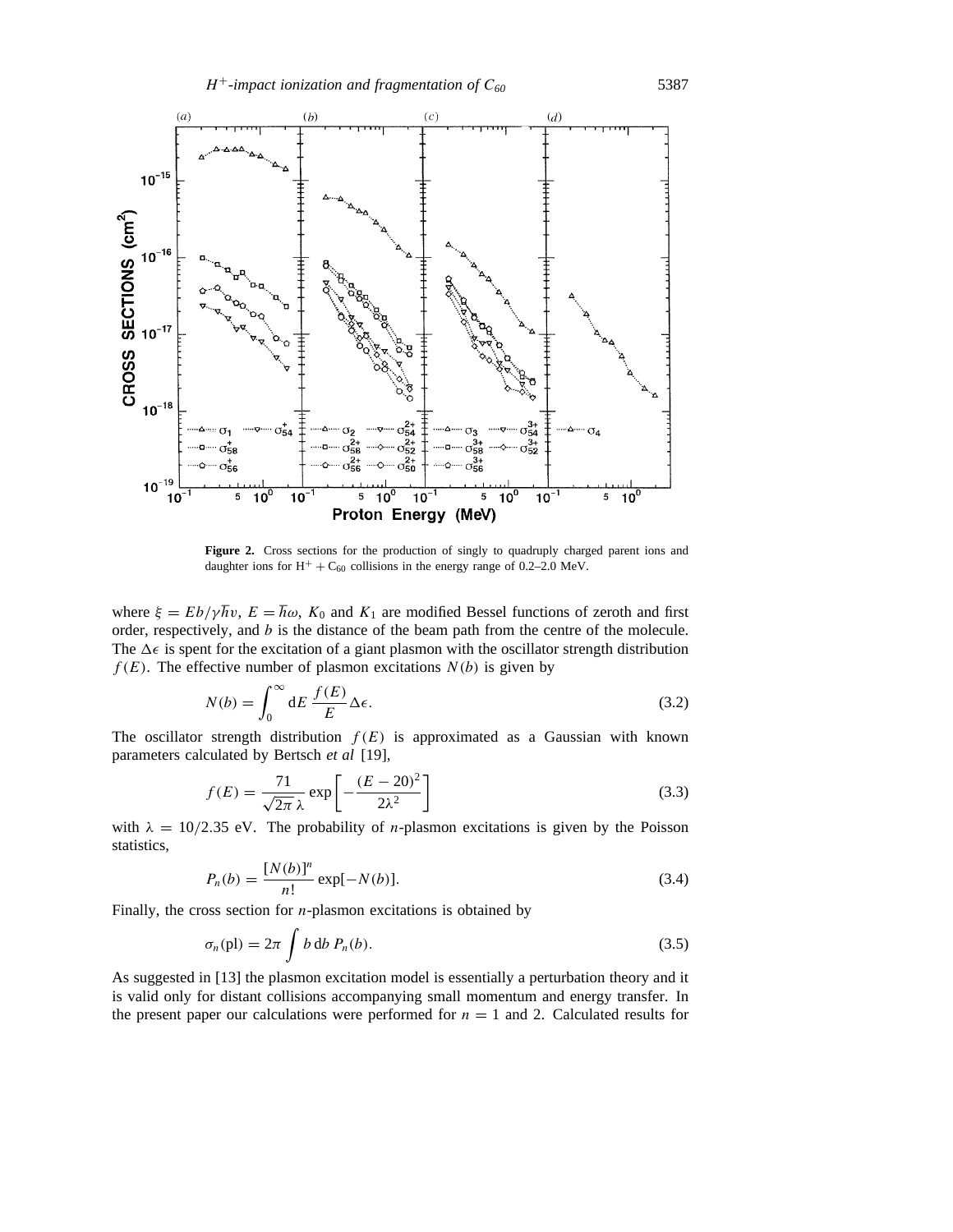

**Figure 3.** Single- to quadruple-ionization cross sections of  $C_{60}$  by  $H^+$  impact (full symbols). Electron-impact ionization cross sections (open symbols) are taken from [7]. The curves represent the theoretical cross sections for plasmon excitations (see text).

single- and double-plasmon excitations are compared in figure 3 with the experimental ionization cross sections  $\sigma_1$  and  $\sigma_2$ . As a whole, agreement between theoretical and experimental values are within a factor of two. In 420–625 MeV Xe<sup>35+</sup> collisions with C<sub>60</sub> [13], cross sections for the single-plasmon excitation  $\sigma_1$ (pl) were found to agree with singleionization cross sections  $\sigma_1$  to within a factor of about 2. Consequently, we conclude that the plasmon excitation contributes to total single ionization by roughly 50%. It is worthwhile emphasizing that the simple plasmon excitation model may be applied qualitatively to the ionization processes of  $C_{60}$  by fast ions with completely different mass and charges such as  $H^+$  and  $Xe^{35+}$ .

Cross sections for the production of fragment ions  $C_{60-2m}^{q+}$  are shown in figure 2. It was found that the cross sections  $\sigma_{58}^{1-3+}$  and  $\sigma_{56}^{1-3+}$  were in fairly good agreement with electronimpact data [7] (not shown in the figure). The distinctive feature of the present cross sections is a remarkable *q* dependence. Namely, as the *q* increases the cross sections for daughter ions approach the values of corresponding parent ions and also the cross sections with the same *q* become identical irrespective of their cluster size. Another characteristic feature to be pointed out is a gap between  $\sigma_{56}^{q+}$  and  $\sigma_{54}^{q+}$ , observed clearly for  $q = 2$  and probably also for  $q = 3$ , indicating that the production mechanism of heavier daughter ions ( $m \le 2$ ) may be different from lighter ions ( $m \ge 3$ ).

In order to see the present results more clearly, cross section ratios between daughter ions and parent ions are plotted in figures 4 and 5 for the total and the partial fragmentation,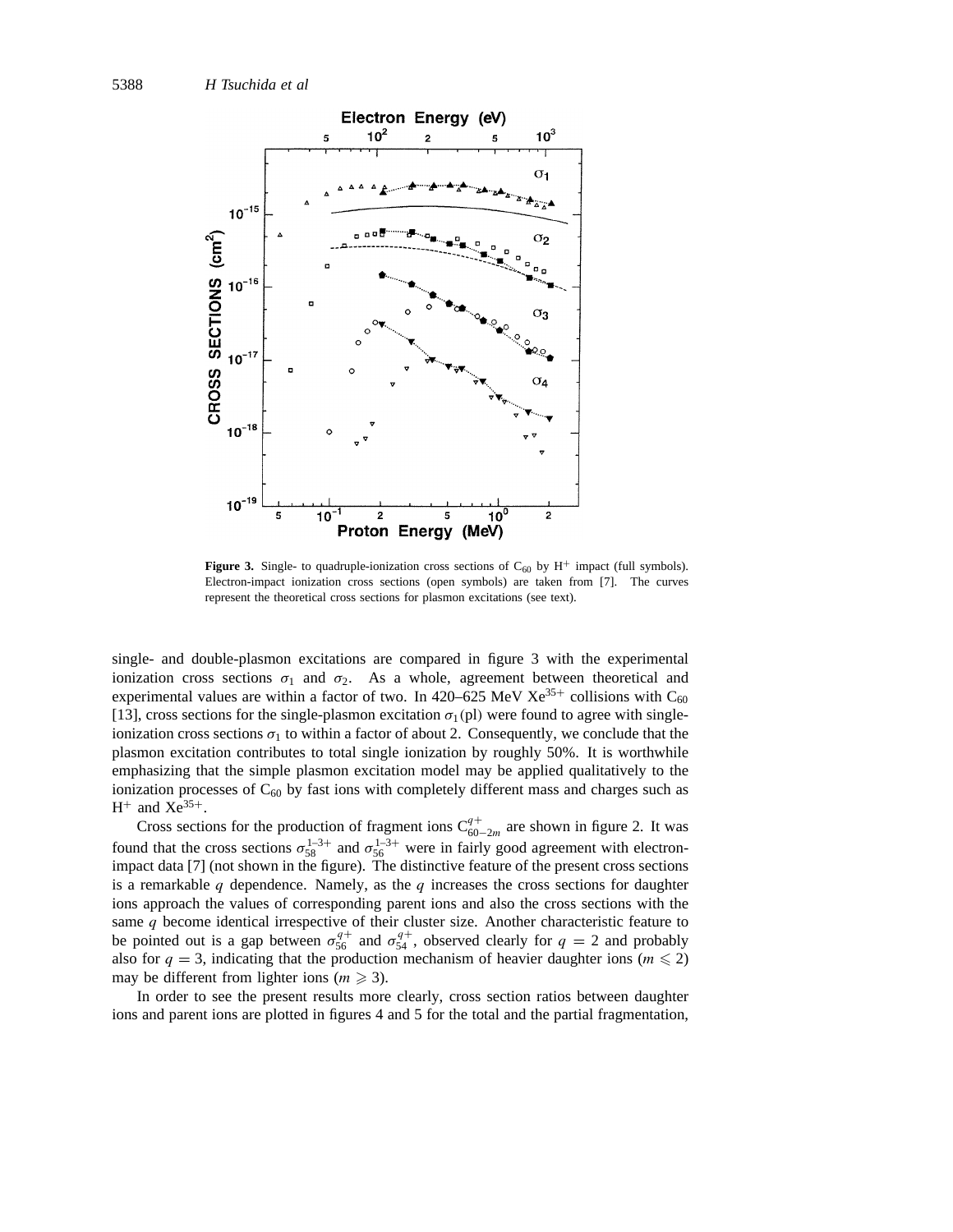

**Figure 4.** Cross section ratios of total fragmentation to ionization,  $\sigma_f^{q+}/\sigma_q$  (left-hand side) and  $\sigma_f^{(q-1)+}/\sigma_q$  (right-hand side).

respectively. Here, the total fragmentation cross sections  $\sigma_f^{q+}$  denote the sum of cross sections over all daughter ions with the same *q*. One can see clearly in the left-hand side of figure 4 that the ratios  $\sigma_f^{q+}/\sigma_q$  are smaller than 0.1 for  $q = 1$  but nearly unity for *q* = 3. The most striking feature observed in figure 4 is that the  $\sigma_f^{q+}/\sigma_q$  exhibit a non-flat energy dependence, while the  $\sigma_f^{(q-1)+}/\sigma_q$  shown in the right-hand side are nearly constant. This can be seen more clearly in figure 5, where the partial cross sections  $\sigma_{60-2m}^{(q-1)+}/\sigma_q$  for individual fragment ions are shown. The ratios for  $m = 1$  and 2 are nearly constant for all *q*, while for  $m \geq 3$  the ratios exhibit non-flat behaviour except for  $\sigma_{54}^+$ . Hunsch *et al* [5] also found in their photoabsorption experiment a strong correlation between the production of  $C_{60}^{2+}$  and  $C_{60-2m}^{+}$  ions. These results indicate strongly that the ions of  $C_{60}^{q+}$  and  $C_{60-2m}^{(q-1)+}$  $(m = 1, 2)$  may be produced from the same initially excited  $C_{60}^*$  molecules via, for instance, the following two decay pathways:

$$
C_{60}^* \to C_{60}^{q+} + qe^-
$$
  
\n
$$
\to C_{60-2m}^{(q-1)+} + (q-1)e^- + mC_2.
$$

Note that an emission of  $C_2^+$  instead of neutral  $C_2$  in the fragmentation channel may be ruled out because there is no evidence of such ions as demonstrated in figure 1. Since the branching probability for the two pathways may be independent of the incident  $H<sup>+</sup>$  energy, it is reasonable to expect the same energy dependence for the production cross sections of  $C_{60-2m}^{(q-1)+}$  and  $C_{60}^{q+}$  ions.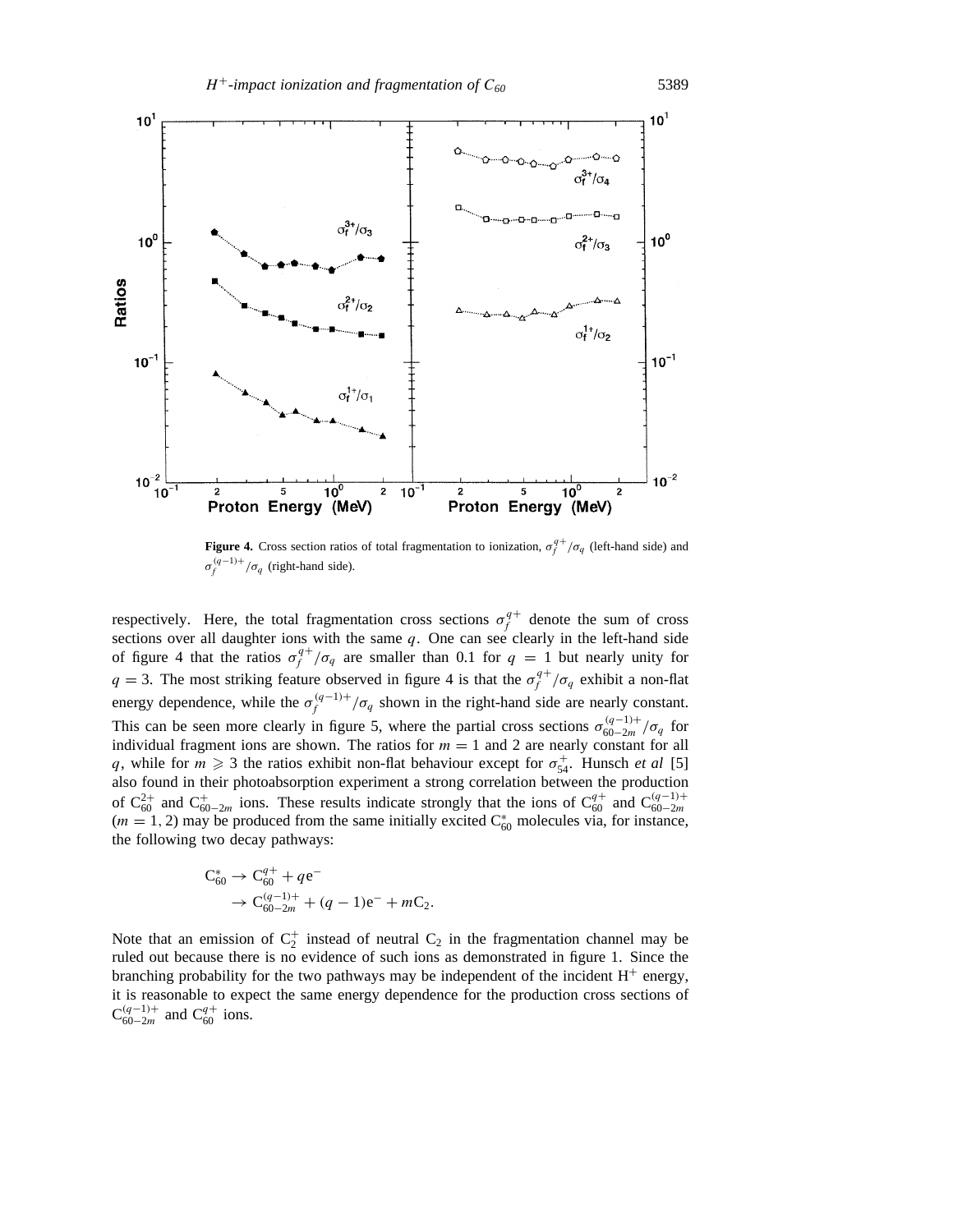

**Figure 5.** Cross section ratios of partial fragmentation to ionization  $\sigma_{60-2m}^{(q-1)+}/\sigma_q$ .

## **4. Conclusions**

We have measured the cross sections for proton-impact ionization and fragmentation of  $C_{60}$ in the energy range 0.2–2.0 MeV. In this range the electron transfer process was found to be negligibly small and the cross sections were in fairly good agreement with electron-impact data [7]. On the basis of the plasmon excitation model developed by LeBrun *et al* [13] we have calculated cross sections for single- and double-plasmon excitations. The calculated values were in agreement with single- and double-ionization cross sections within a factor of two. This may imply that a contribution from the plasmon excitation to the total ionization of C<sub>60</sub> is roughly 50%. We found that the cross sections  $C_{58,56}^{(q-1)+}$  reveal the same energy dependence as  $\sigma_{60}^{q+}$ , indicating that these ions are produced from the same initially excited states following the decay pathways as proposed in the previous section.